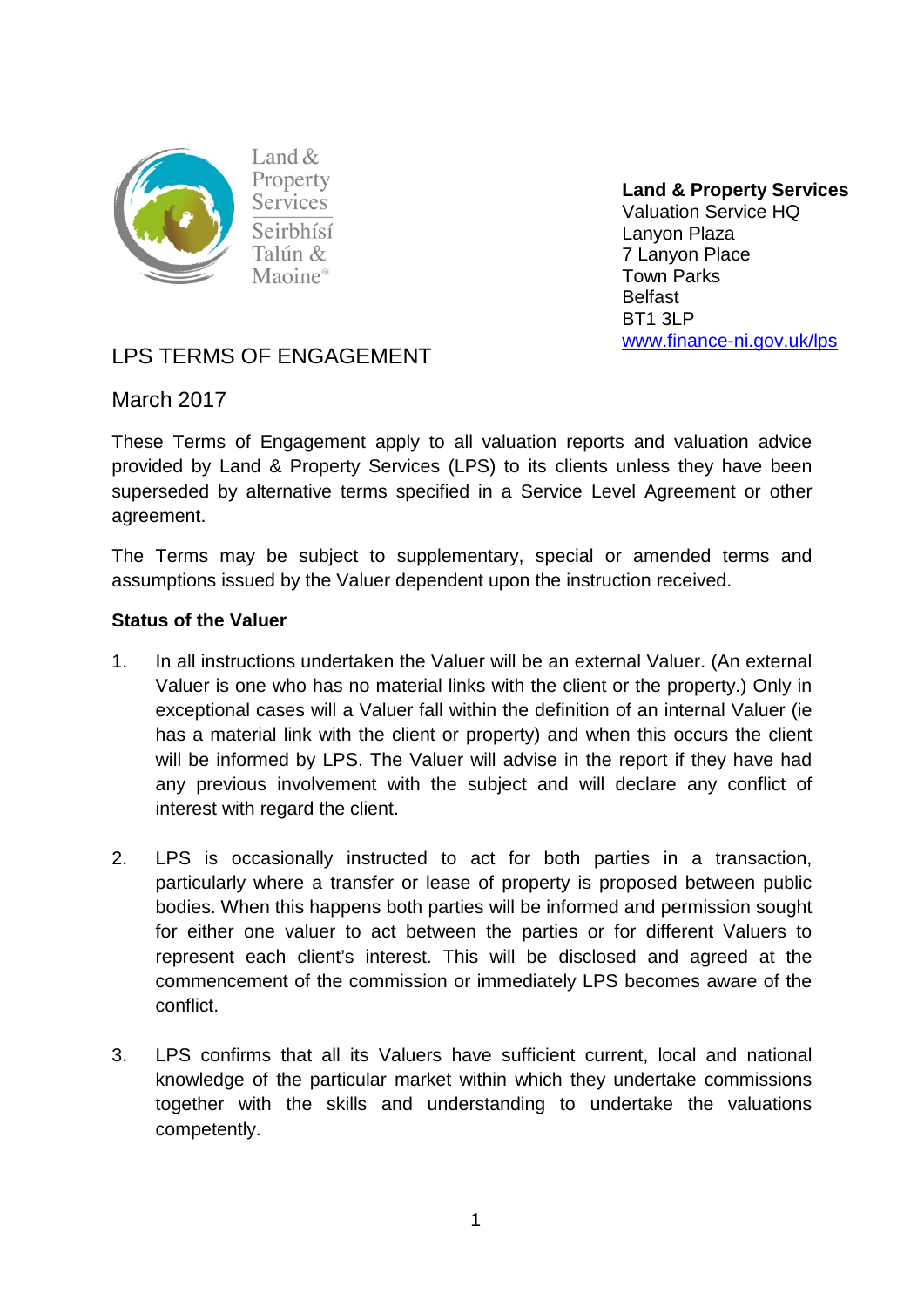# **The Client**

- 4. LPS mainly provides services to government departments and public sector bodies. We do not undertake work for private individuals. On occasions we undertake work for commercial organisations, charities, community groups or other voluntary bodies.
- 5. It will be assumed that the instructing department or public body is the end user of the valuation report. Where this is not the case the true client must be revealed as the Valuer requires this information to ensure advice is fit for purpose and that there are no conflicts of interest.
- 6. The client will be identified in the acknowledgement letter issued by LPS upon the receipt of each fresh instruction.

# **The Purpose of the Valuation**

- 7. The client must state the purpose of the valuation in order that the Valuer can advise on the appropriate basis of valuation. Where the purpose is statutory the instruction must refer to the relevant legislative provisions governing the valuation. LPS will confirm the purpose of the valuation on receipt of instructions and when reporting to the client.
- 8. Where no statutory authority is quoted the Valuer will assume that none exists.
- 9. Where the client declines to reveal the purpose of the valuation the report may not be published or disclosed to third parties and the Valuer will in his report state that the purpose has not been revealed.

# **Identification and interest of the property to be valued**

- 10. The client must identify the property and interest to be valued by providing a full postal address and details of the interest to be valued eg freehold, leasehold or a right over property. Where the property is land only, or where boundaries are not clearly defined on the ground the property should be identified on a map provided by the client indicating the area to be valued. The Valuer will confirm the property valued in the report.
- 11. Where the valuation is of a number or portfolio of properties and where there is doubt about what constitutes a single property, the Valuer will generally 'lot', or group, the properties for valuation in the manner most likely to be adopted in the case of an actual sale of the interest(s) being valued. However, the Valuer will discuss the options with the client and will confirm the approach adopted in any amended Terms of Engagement and the Valuer's report.
- 12. It will be assumed that machinery, trade fittings, furnishings and other equipment on the property are to be excluded from the valuation unless the client's instruction specifies otherwise. Where a valuation of plant and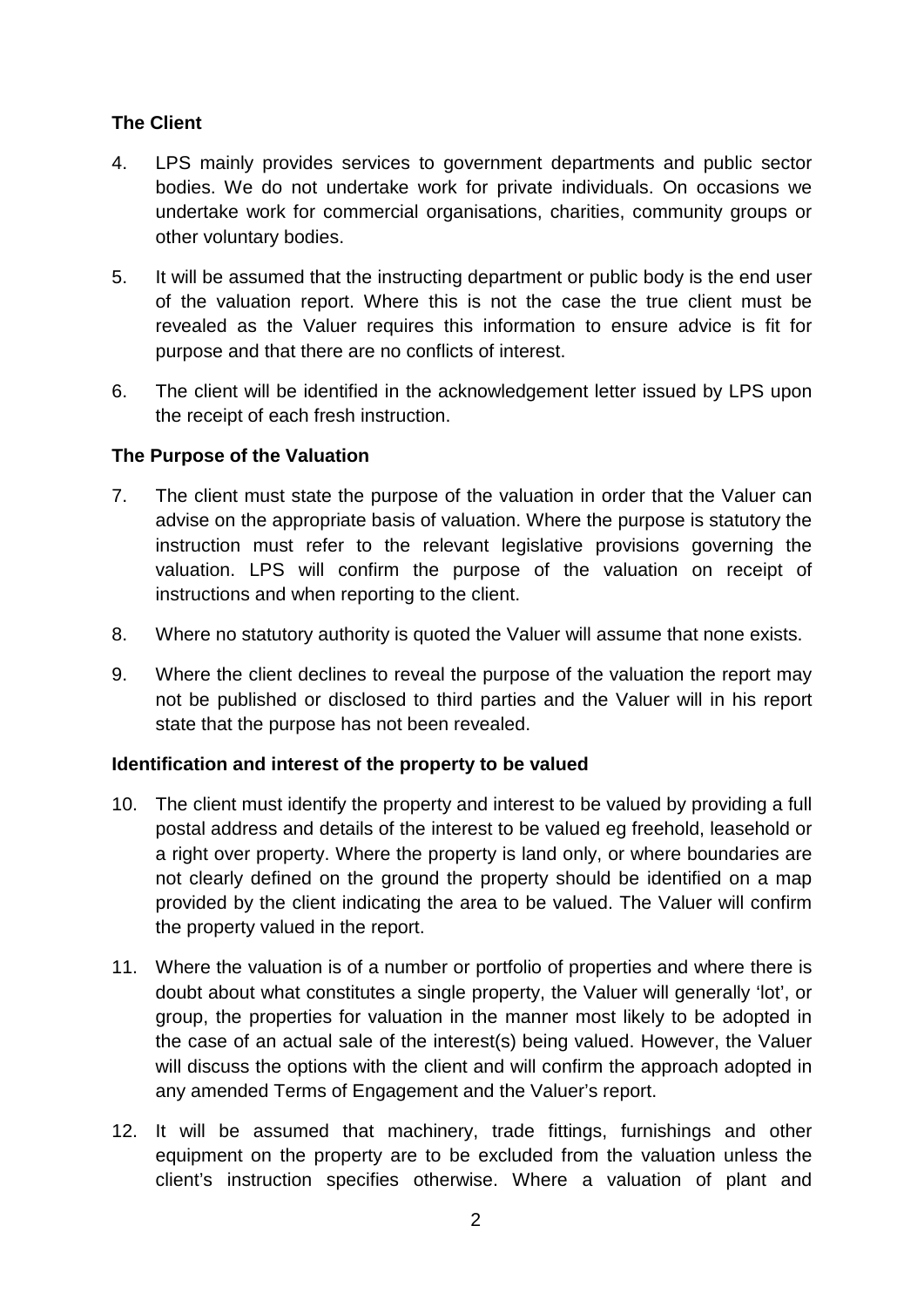equipment is carried out by the client or a third party concurrently with a valuation of an interest in land, it is essential that the plant and equipment Valuer liaises with the Valuer of the interest in the land to ensure that items of this nature are neither omitted from, nor duplicated in, the valuation. It will be necessary to agree with the client any items of plant & equipment to be valued separately.

- 13. In the case of a tenanted property, the client should identify any improvements undertaken by tenants and state whether or not these improvements are to be disregarded on renewal, or review, of the lease, or if they may give rise to a compensation claim by the tenant when vacating the property.
- 14. The instruction must specify the interest or ownership in the property which is to be valued and should include either copy documents of title or provide a synopsis of title including details of any tenancies to which the property is subject. The client is obliged to make a full disclosure of all relevant facts pertaining to title. The Valuer will confirm the interest being valued in the report.
- 15. The Valuer will not normally investigate title but will rely on the information provided by the client. Where no information on title is provided the Valuer will assume good title free from all encumbrances.
- 16. The instruction should identify the category of the property according to the purpose for which it is held eg whether it is owner-occupied, held as an investment, is a specialised property, is held for a specific purpose, or is surplus to requirements. If the client has not identified the category the Valuer will assign a category within the report based upon the findings at the date of inspection.

# **The Basis or Bases of Valuation**

17. The basis of valuation is determined by the purpose or classification of property. The Valuer will advise on the appropriate basis of valuation for each property being valued and will stipulate the basis or bases of value in the report. The bases of valuation are stated in the RICS Valuation - Professional Standards and the definition will be stated by the Valuer. All values will be in pounds sterling.

# **Valuation Date**

- 18. The valuation date may be different from the date on which the valuation report is to be issued. Unless specified in the instruction the Valuer will assume and state in the report that the valuation date is the date the valuation is made. A specific date will be stated.
- 19. Where a valuation, exceptionally, is to relate to a future date special assumptions will require to be applied and agreed with the Valuer.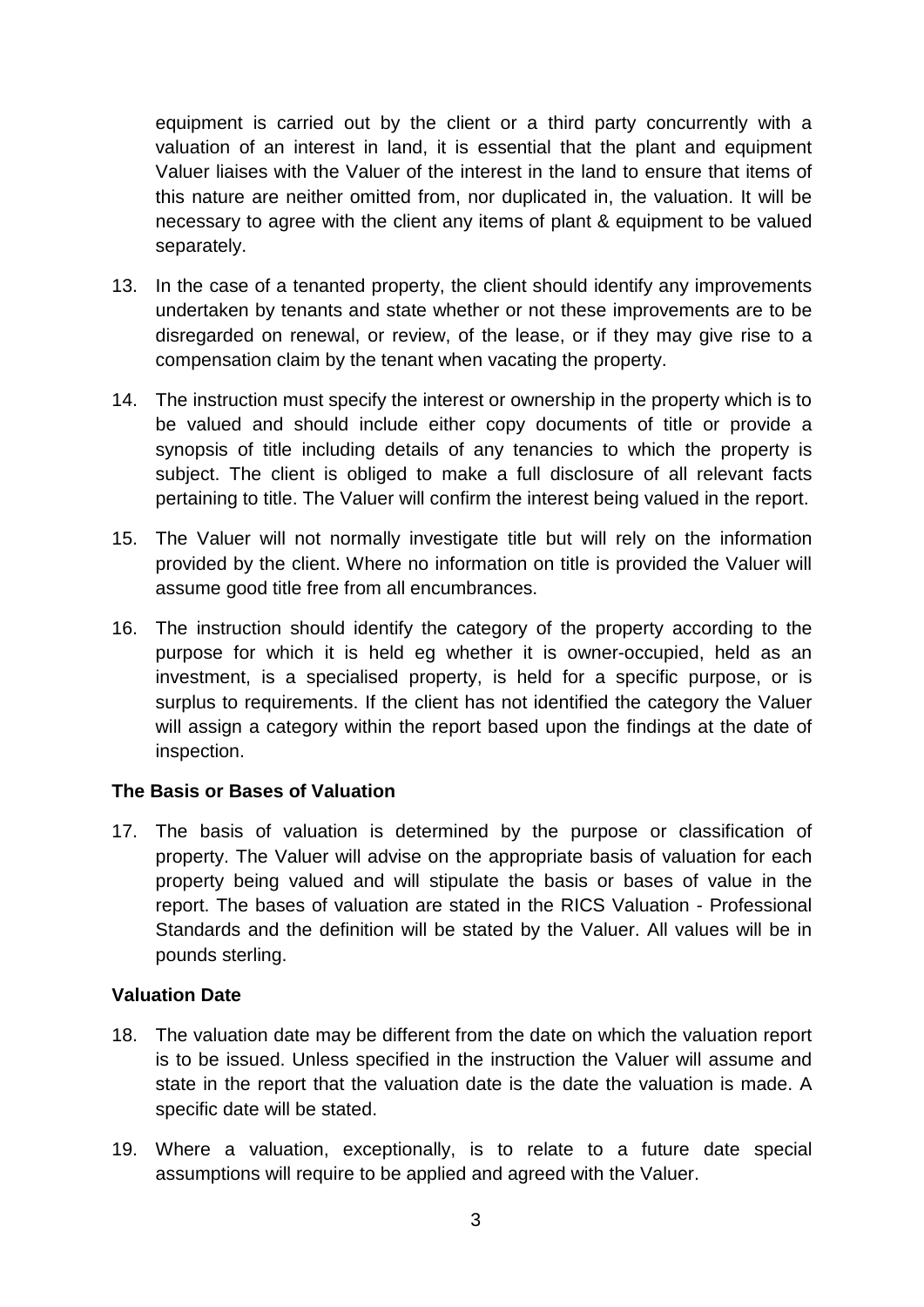# **The extent of the Valuer's investigations**

- 20. The Valuer will carry out such inspections and investigations as are appropriate and possible in the particular circumstances. This will be confined to a visual inspection and will not extend to a building survey designed to establish details of any building defects or disrepair.
- 21. Unless informed to the contrary, the Valuer will assume that no deleterious or hazardous materials or techniques were used in the construction of the property or have since been incorporated.
- 22. The Valuer will specify any areas of the property that have not been inspected and will assume that inspection of those parts that have not been inspected would not reveal material defects.
- 23. The Valuer will assume that the property complies with all applicable and current statutory requirements to enable it to be occupied and used for the current use.

# **Building Services**

24. The Valuer will not investigate the condition or efficiency of building services and associated plant and machinery. Unless informed to the contrary by the client, the Valuer will assume that the services and any associated controls or software, are in working order, free from defect and meet all current statutory requirements.

# **Planning**

25. The Valuer needs to establish whether the property has the necessary statutory consents for the current buildings and use, and whether there are any policies or proposals by statutory authorities that could impact positively or adversely on the value. This information will often be readily available, but on other occasions delays may be incurred in obtaining definitive information. Where a valuation is required before such enquiries can be completed the Valuer will assume that the property is unaffected by any matters which would be revealed by a local search and replies to the usual enquiries, or by any statutory notice, and that neither the property, nor its use, nor its intended use, is or will be unlawful. Additional planning assumptions will be detailed in the valuation report.

# **Contamination**

26. Where the Valuer has prior knowledge of the locality and experience of the type of property being valued, he or she will comment on the potential that may exist for contamination and the impact this could have on value and marketability. However, the Valuer will not normally be competent to advise on either the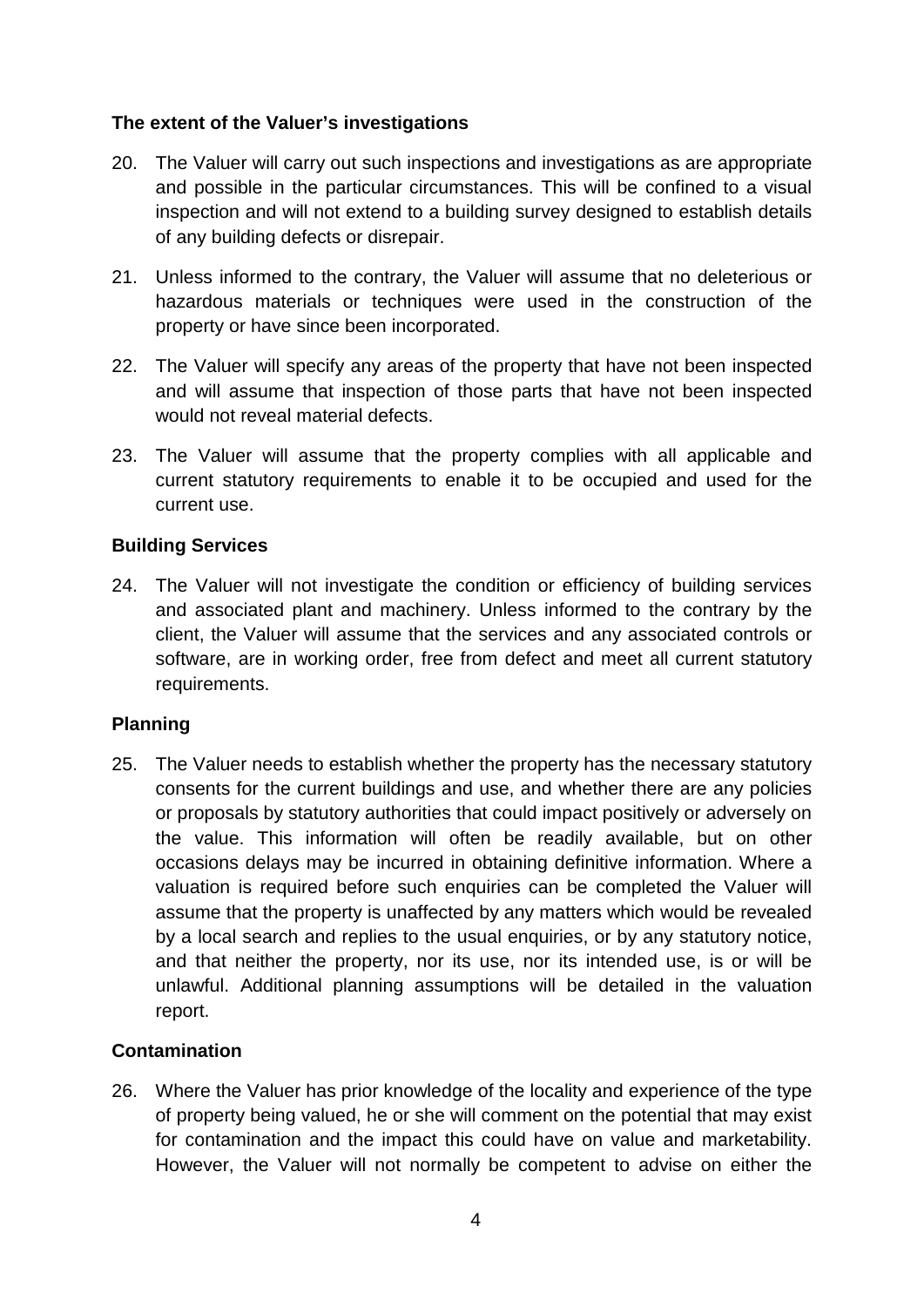nature or risks of contamination, or hazardous substances, or any costs involved with their removal. Unless informed to the contrary the Valuer will assume that the property is free from contamination and hazardous substances.

#### **Environmental Factors**

27. Property may be affected by environmental factors that are either an inherent feature of the property itself or of the surrounding area and which could impact on the value of the property interest eg historic mining activity, risk of flooding or presence of electricity transmission equipment. Where the Valuer has prior knowledge of the locality or where the presence of such environmental factors can be established in the course of a normal inspection, the Valuer will comment on the potential impact on value and marketability. However, detailed commentary on their effects is outside the Valuer's expertise. Unless informed to the contrary or their presence is evident from a visual inspection, the Valuer will assume the property is unaffected by adverse environmental factors.

#### **Nature and source of the information to be relied upon**

- 28. The following LPS sources of information may be used in the preparation of a valuation: Measurement data and property descriptions from the Assessment Office database and transaction information supplied by HMRC.
- 29. In addition, details on transactions may be obtained from estate agents and surveyors.
- 30. Where information has been supplied by the client which is to be relied upon to provide a valuation this will be noted in the report. The Valuer will judge and comment upon the extent to which the information is reliable.

#### **Valuation Assumptions**

- 31. Unless otherwise expressly agreed, the Valuer shall, when making any valuation, estimate or apportionment requested by the client, rely on the information provided by the client or its legal or other advisors relating to tenure, tenancies and other relevant matters and shall assume that any defect in those parts of a building which were not inspected would not cause the valuation to be materially altered.
- 32. Unless special assumptions are agreed between the client and the Valuer, any valuation will be undertaken in accordance with the RICS Valuation - Professional Standards.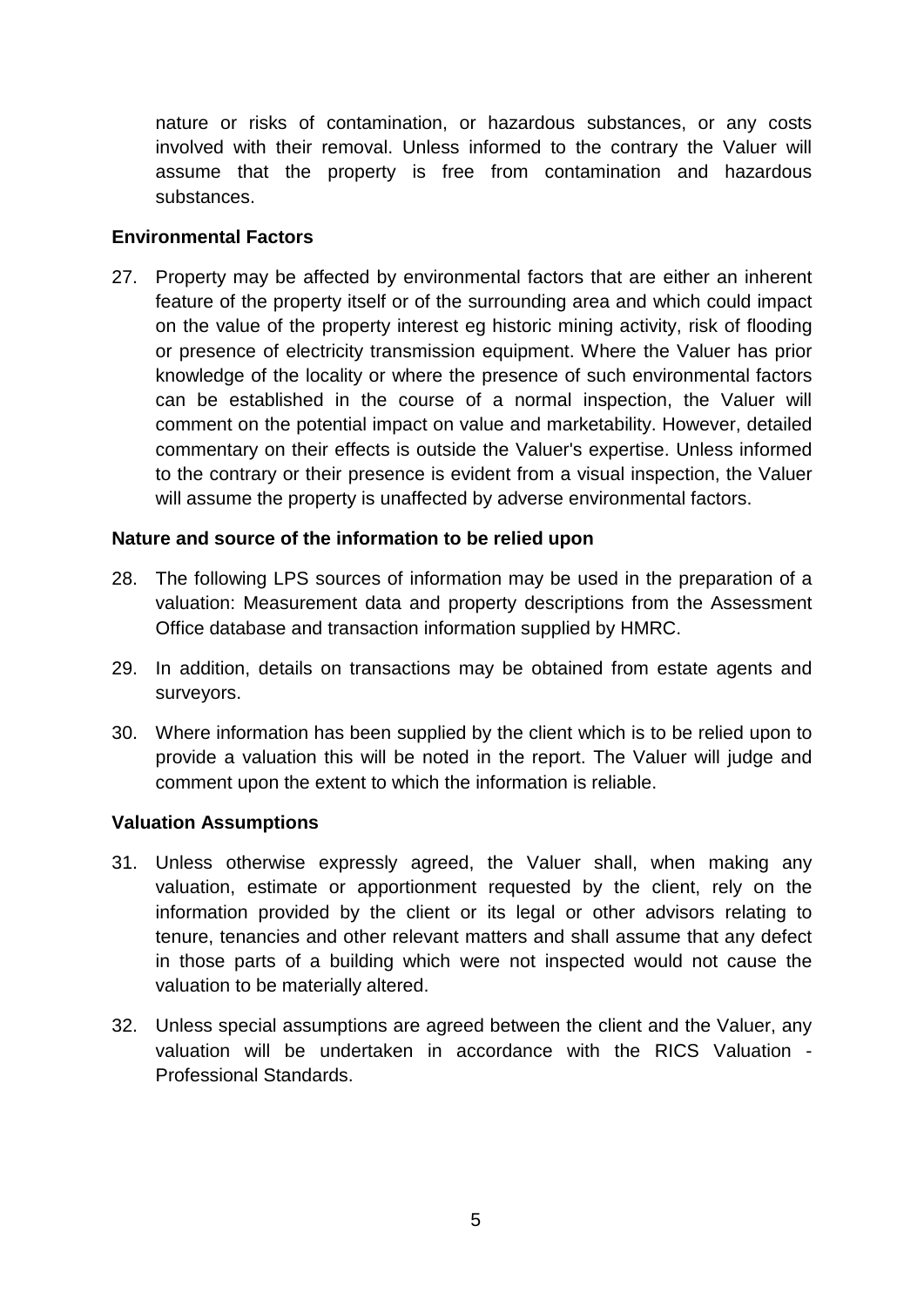#### **Restrictions on use, distribution or publication**

33. Prior consent in writing is required from LPS for any reproduction or public reference to the valuation or report. The Valuer will provide a form of words to accompany the publication where this is required to avoid any possible misinterpretation of the valuation.

# **Confirmation that valuation will be in accordance with RICS Valuation Professional Standards**

34. Every valuation report or valuation advice which is issued by LPS accords with RICS Valuation - Professional Standards applicable at the time of the preparation of the valuation.

#### **Description of Report**

35. The report will be provided in a written format and delivered either by post or it will be attached as a pdf within an email and sent via the NICS email system. This is a secure network system, if a higher level security level is required for personal or confidential information this must be agreed between the client and the Valuer.

#### **Charges for Services**

- 36. The cost of services is calculated on a full cost recovery basis with no cross subsidisation between categories of work or client. An hourly rate is applied for each grade of Valuer who works on a case.
- 37. The hourly rate per grade is reviewed periodically and changes notified to all clients. Should a commission extend over one or more charging reviews the hourly rate for each review period will apply when billing occurs.

# **RICS Registration**

38. LPS Valuation Services is registered with and regulated by the RICS under its Rules of Conduct and bye-laws. All LPS Valuers who undertake valuations governed by the RICS Valuation - Professional Standards are either Fellows or Members of the RICS and are registered Valuers under the RICS Valuer Registration Scheme (VRS). The LPS regulated firm number under VRS is 002006.

# **Monitoring of Compliance to Standards**

39. It is possible that the valuation report or valuation advice, or the subject of a commission may be investigated by the RICS for compliance with these standards. Guidance on the operation of the monitoring regime, including matters relating to confidentiality, is available from [www.rics.org/regulation](http://www.rics.org/regulation)